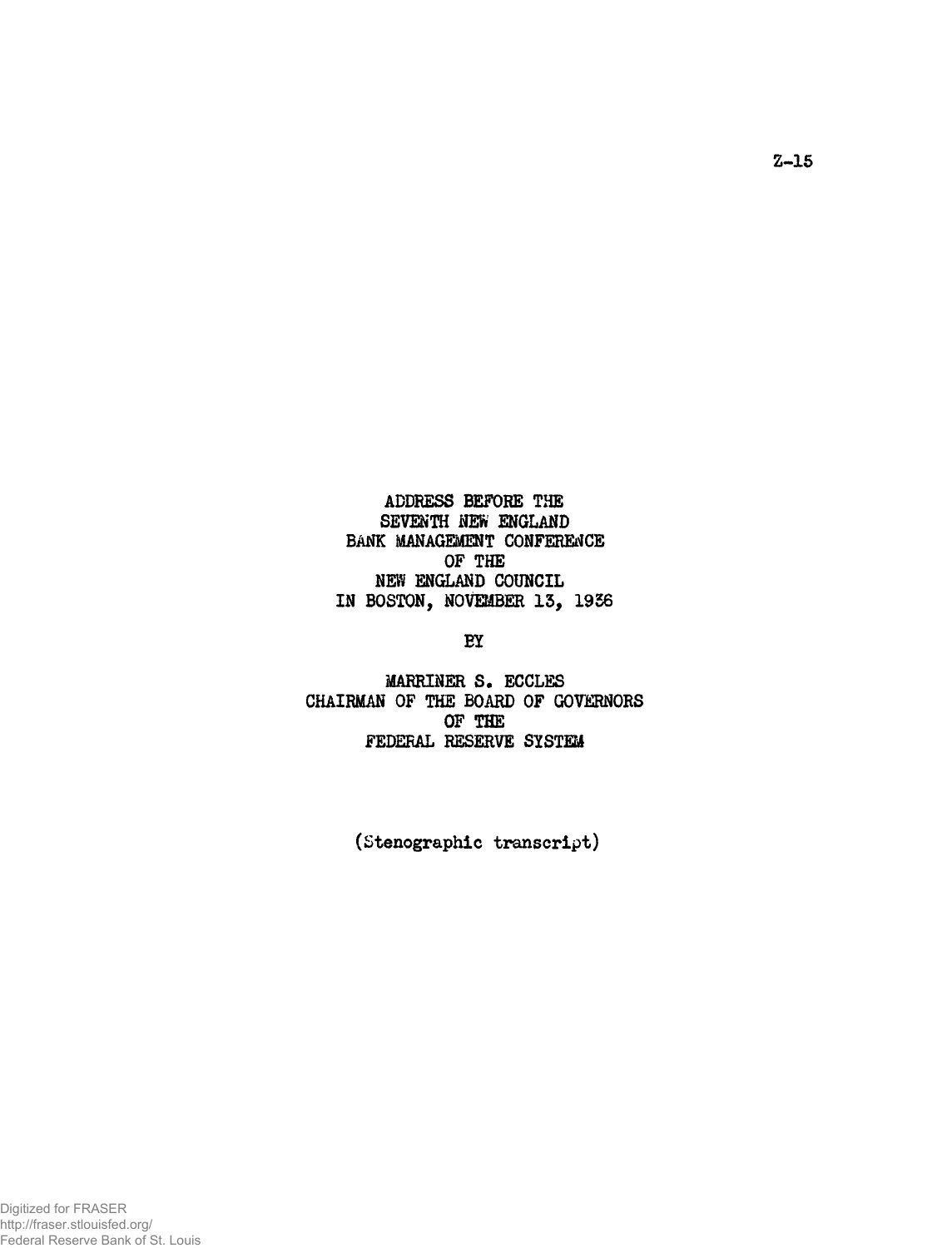**ADDRESS by Hon. Marriner S. Sccles, Chairman of the Board of Governors** of the Federal Reserve System, Washington, D. C.

**Mr. Chairman, fellow bankers and friends of New England, it is very gracious of you to permit me to come before you today. I assure you that it is a privilege for me. Had I come to New England prior to November 3rd, during the period of a heated campaign, whatever I might have said might have been misconstrued. Anyone in public office would have found it very difficult to make a public address without being accused of making a political speech.**

**I am not a partisan. To me political questions resolve themselves, when you look through them, into economic and social questions, and if we could forget party labels and consider political problems from the economic or social aspect and in an unemotional manner, it seems to me that we would have a much clearer conception of our problems and be better able to arrive at practical solutions.**

**New England is looked upon, of course, as a conservative section of this country. I am a conservative, a believer in development of private initiative, private banking and business opportunity, but when I analyze just what it is that I want to conserve I come to the conclusion that it is, after all, property rights, the opportunity for expression of individualism. And then when I look a little further, I realize that the great majority of people in this country own very little property, and that what they want to conserve is the right to work, and the security of a reasonable standard of living for themselves, and their families, now and in the future. I realize that human rights must be**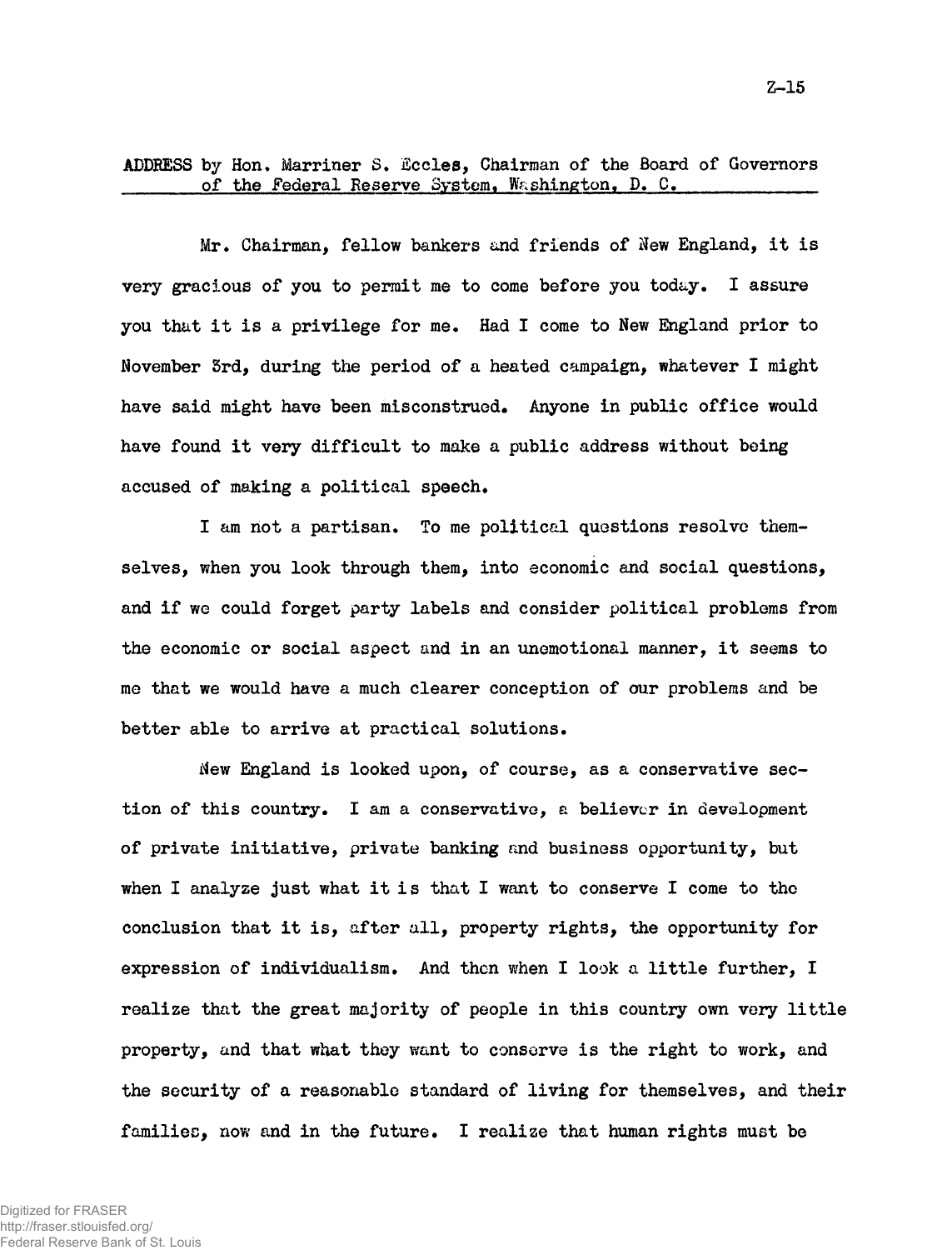**preserved if property rights are to be preserved, and property rights must be preserved if human rights are to be preserved.**

**The interests are not conflicting. They are a part of the same** thing. As the owners of property and as leaders under a system of capi**talism it seems to me that we cannot expect to conserve that which we are so desirous of conserving without attempting or being willing to conserve and assure that which the great majority of our people want to be assured of.**

**As I look back and consider what we have gone through from the time of the boom period of the '20's up to the present, I am impressed with this fact: That to have safety in banking we must have stability in our economy, that it isn't possible to have such great fluctuations in the national income as we have had, and at the same time devise any formula for sound credit and investment policy for banks.**

**Loans and investments which are perfectly good when the national** income is  $$80,000,000,000$  become worthless or nearly so when the national **income, through the process of deflation, is permitted to be cut in two. The same debt structure cannot be supported on a national income of \$40,000,000,000 that is supported on a national income of #80,000,000,000.**

**It is just as important to bankers that deflation be prevented as it is that inflation be prevented. Why bankers recognize the necessity or desirability for government or for public bodies which are instruments of government preventing inflation on the one hand and object to the intervention by government to stop the processes of deflation on the**

-2- Z-1S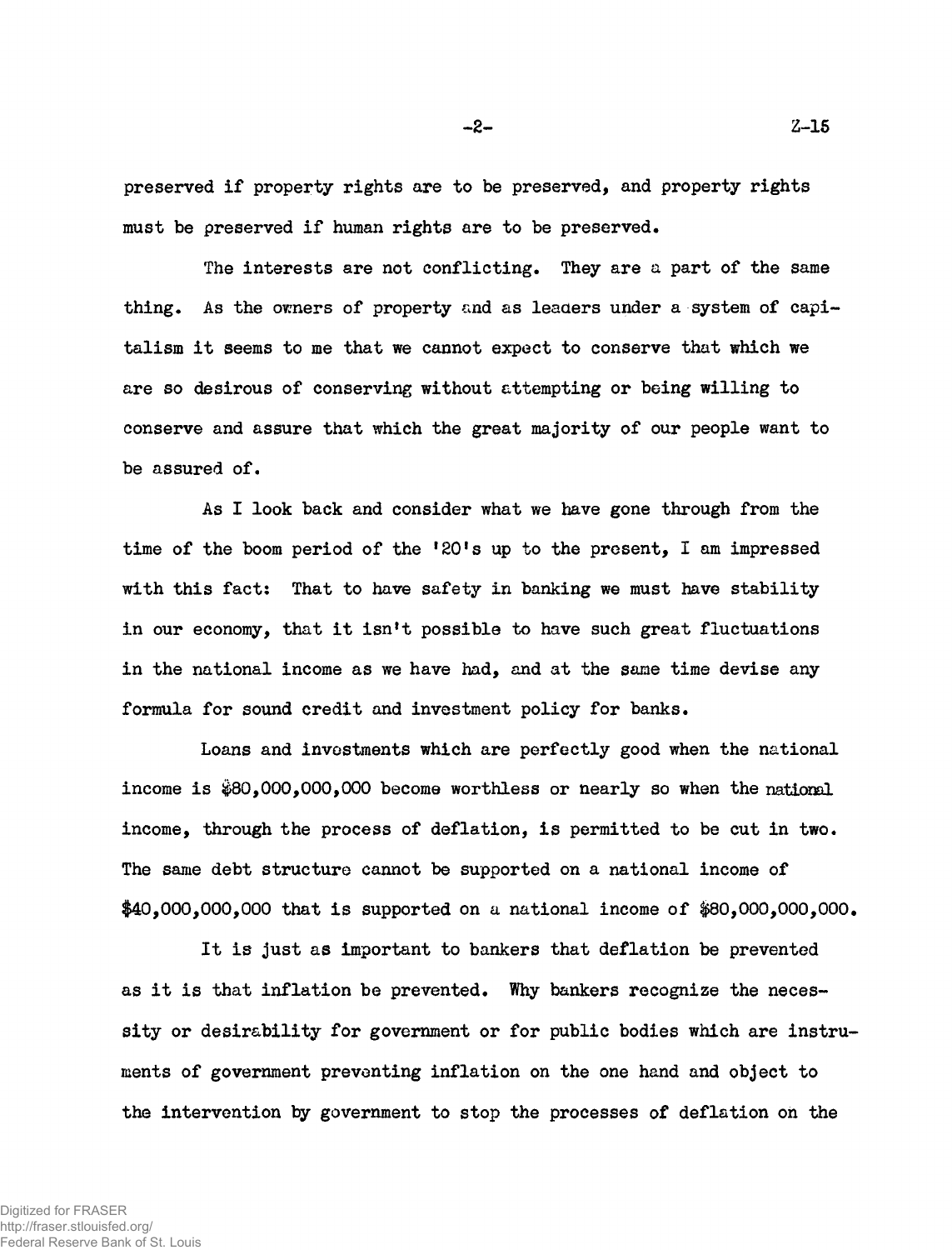**other hand is difficult for me to understand.**

**Deflation, if anything, is more destructive to bankers than inflation. They are twin evils and both should be prevented, if possible. The volume of money— that is, the means of payment including bank credit, as represented by deposits and currency— and the velocity or turnover of funds arc a measure of our national income. We know in a money economy that the way we effect an exchange of all goods and services is through the mechanism of money. It stands to reason that when the total volume of money, which includes bank deposits, and the turnover of that money diminish, the volume of business has also diminished. If we expect to maintain stability or reasonable stability of business, we must find ways and means of maintaining a more uniform availability of money and of encouraging a more uniform flow or velocity than we have had in the past.**

**In looking at the record of the past, it seems to me that it** should serve somewhat as a guide and that we should profit by its teach**ing. There is great disagreement as to what all of the causes of deflation were, just as there may be some disagreement as to the causes of reflation, but I would like to read here what seems to me to be a very brief and reasonable explanation of some of the primary causes of deflation.**

**The Brookings Institute, which is an endowed, non-partisan body, recently made a study, and in their report of income and economic progress, on page 37 they have this to say:**

> **"The consumptive requirements or wants of the people were far from satisfied during the period of our**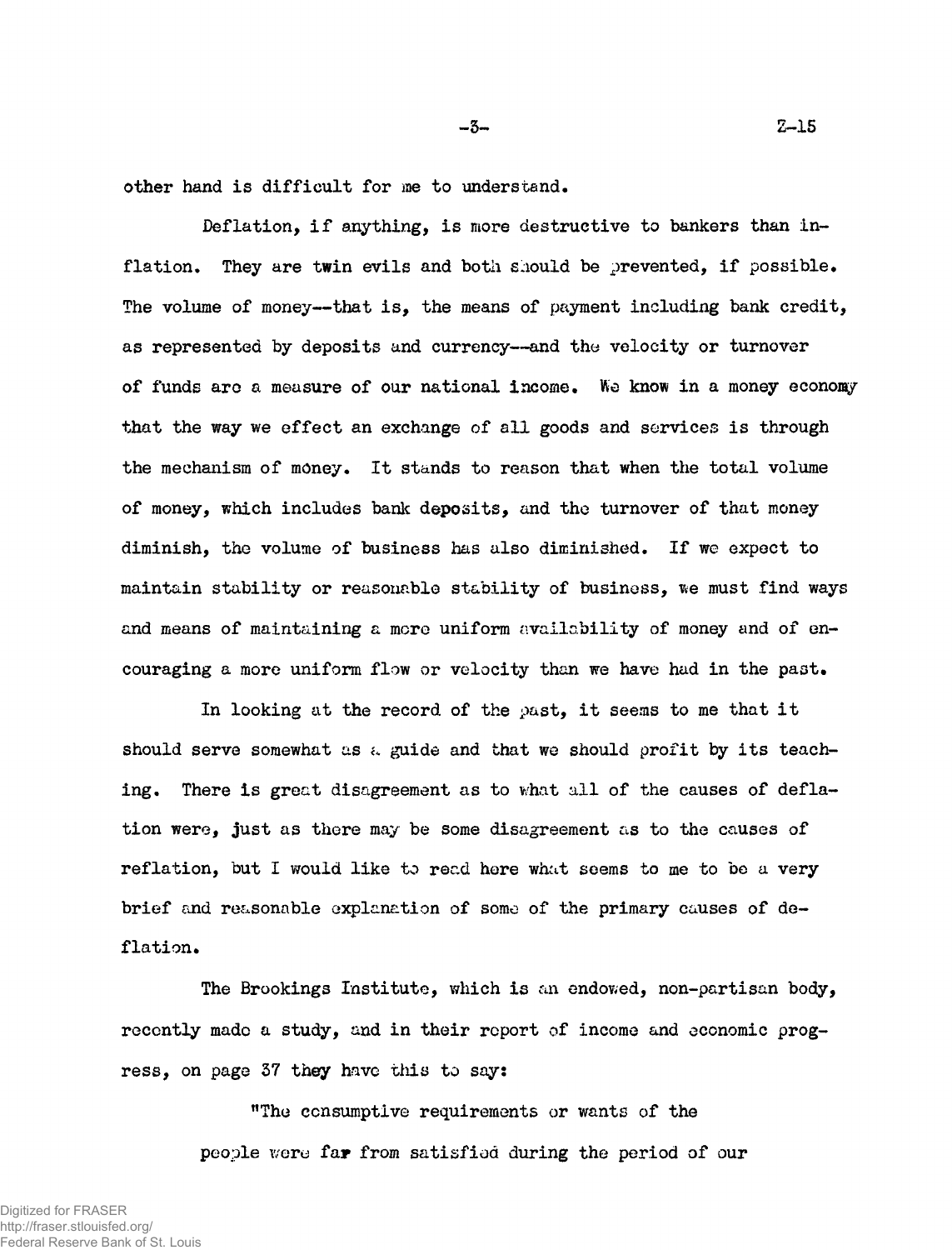**highest economic achievement. The value of the total national production of goods and services in 1929, if divided equally among the entire population, would have given to each person approximately \$665. There were nearly 6 million families with incomes less than \$1,000\$ 12 million with incomes under \$1,500; over 16 million** with incomes under  $2,000$ ; and over 19 million, or 71 **per cent of the total, with incomes less than #2,500. A family income of \$2,500, at 1929 prices, was a very moderate one, permitting few of the luxuries of life. Hence it was clear that the consumptive requirements, and especially the wants, of the masses of the people were far from satisfied."**

**Speaking of what appears to be at least one of the reasons for some of our difficulties, the same report (page 156) goes on to say:**

> **"As to income distribution and its results, we found \* \* \* \* the proceeds of the nation's productive effort going in disproportionate and increasing measure to a small percentage of the population— in 1929 as much as 23 per cent of the national income to 1 per cent of the people. We found the unsatisfied wants needs according to any good social standard— of the 92 per cent of all families who are now below the level of \$5,000 annual income sufficient to absorb the product of all our unused capacity under present conditions**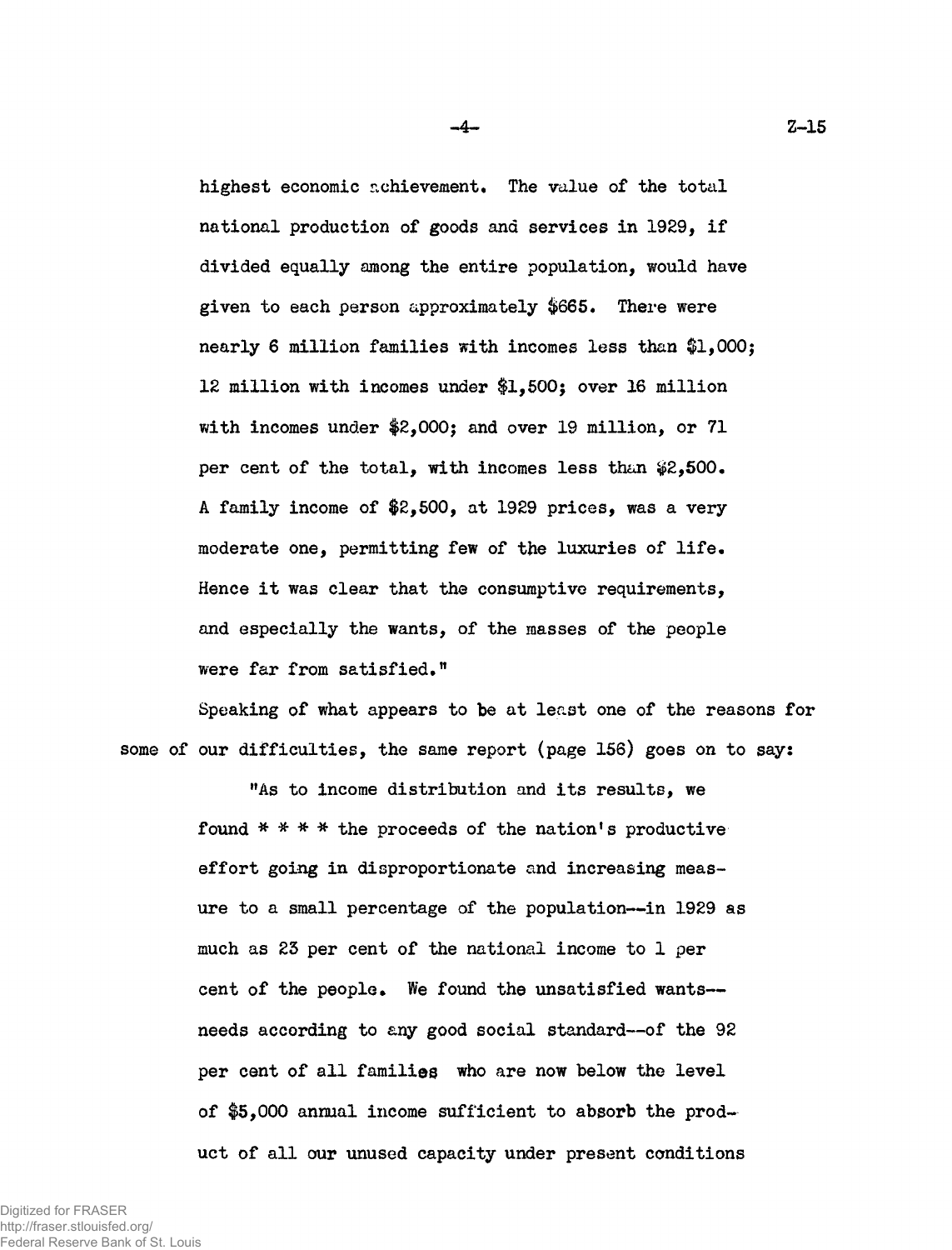**of productivity and still demand much more from such unexplored potentialities as might hereafter be opened up.**

**"We found the incomes of the rich going in large proportion to savings and these savings strongly augmented by others impounded at the source by corporations through the practice of accumulating corporate surplus. These savings, after providing for such increase of capital goods as could be profitably employed, we found spilling over into less fruitful or positively harmful uses, ranging from foreign loans (bad as well as good) to the artificial bidding up of prices of domestic properties, notably corporate securities.**

**"Thus, we begin to discern the answer to our question whether the basic defect in our economic system, not discovered in the technical processes of production, is to be found in the way in which we conduct the distribution of income. The answer is affirmative: this is the place at which we do find basic maladjustment."**

**Now whether you agree with that statement or not, the fact remains that the system of production did not break down. The fact remains that the surplus income which corporations failed to pay out in dividends, in wages, or in reduced prices, together with the surplus income of individuals, that is, the income that they saved beyond what**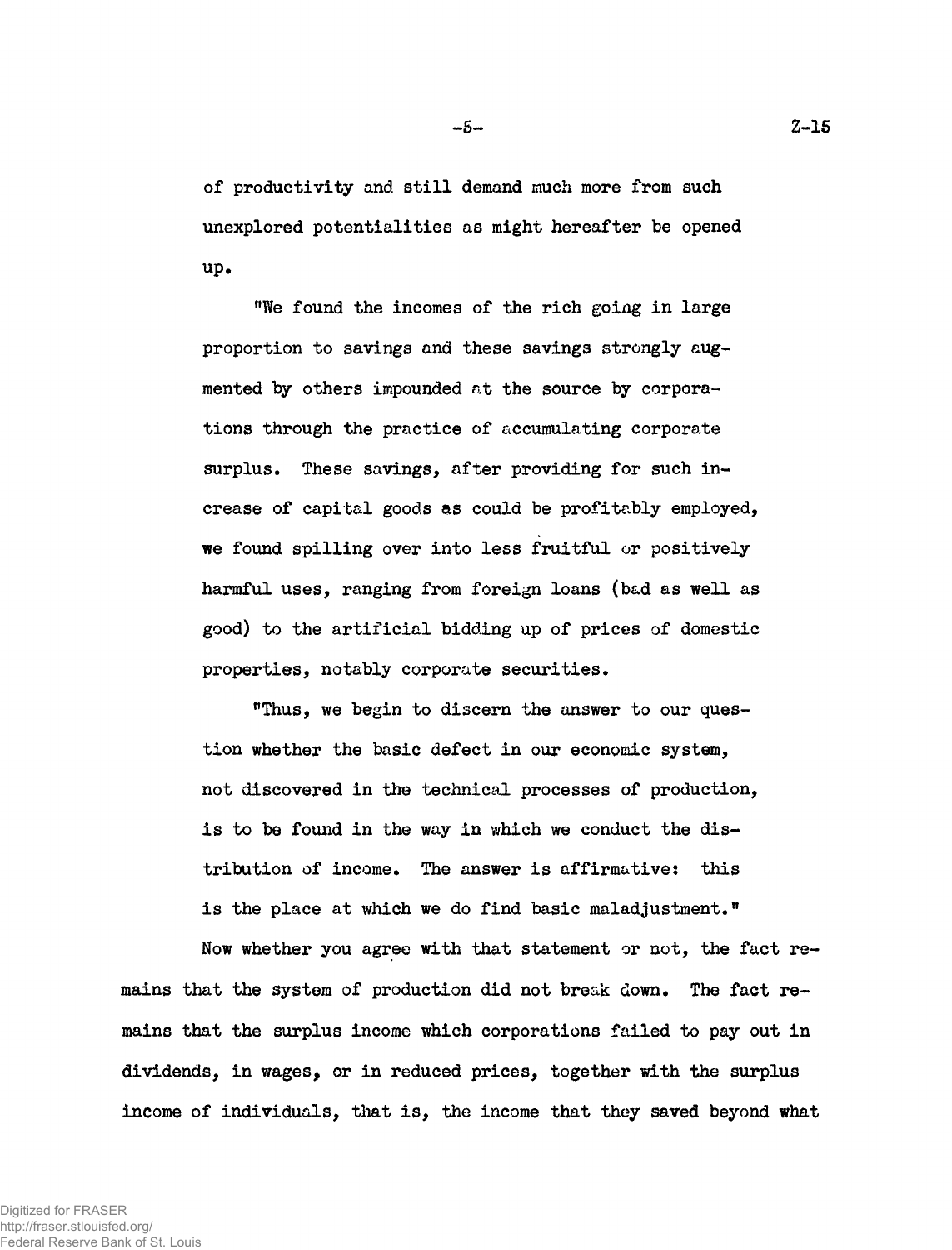**they spent and which they either invested directly or through savings banks or insurance companies, made up the great volume of what we may term savings funds, and a very substantial part of those funds went into foreign loans and into stock market or brokers' loans.**

**Bank credit did not expand to a point which in itself would have caused the speculative inflation that we had in 1929. Between #5,000,000,000 and \$6,000,000,000 went into the stock market through loans by others to brokers. The speculative inflation was outside of the control of the bankers.**

**Had a greater portion of these funds that went abroad and that went into the market gone to consumers through lower prices, or higher wages, or a wider distribution of dividends, or a combination of the three, thus maintaining a greater consumer buying power and an increased standard of living on current income, we would have had a very different** situation. We would have had a far better opportunity to maintain sta**bility. The people as a whole must receive sufficient buying power to enable them to buy what tho productive facilities which we have created produce or otherwise the value of our investments and our savings, as we found out, shrinks or disappears entirely in many cases.**

**There was a maldistribution of the national income which resulted in getting consumer buying power out of relation to our productive capacity, and you couldn't maintain that consumer buying power forever on credit. I don't mean bank credit, because there was a great deal of other credit, in fact, most of the credit was outside of the banks.**

**And when this point of saturation was reached, when the people**

Digitized for FRASER http://fraser.stlouisfed.org/ Federal Reserve Bank of St. Louis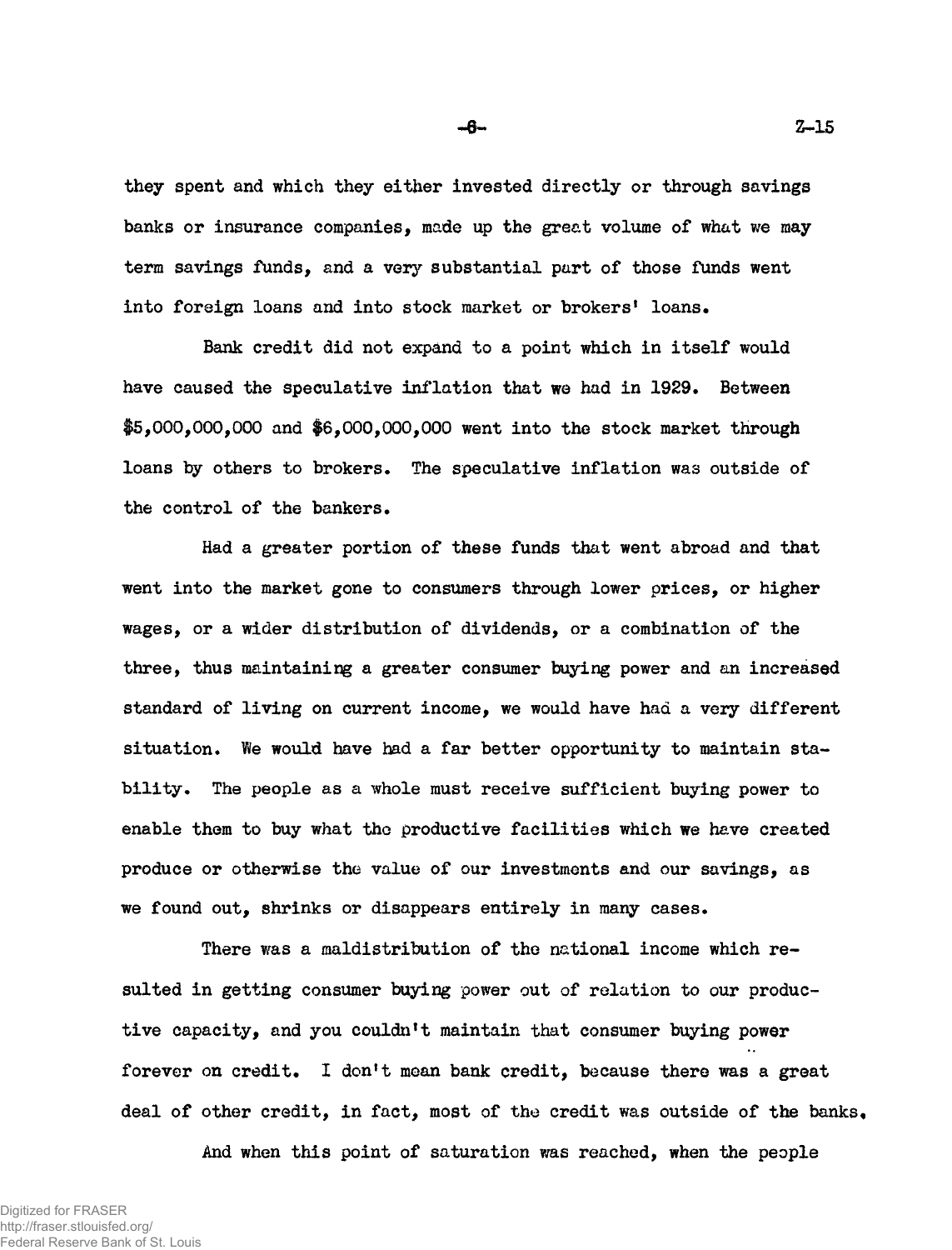**as a whole could no longer buy out of current income what was being produced, when they could no longer get credit to keep on buying on the basis of credit what was being produced, and we were unwilling to take our surplus savings and continue to loan them abroad and thus give** the foreigner buying power to buy what we produced, we found that the **market for what we produced began to disappear. With its disappearance we saw prices tumble, and with the tumbling of prices and the disappearance or the reduction of the market for the sale of our goods, we saw**

**unemployment increasing.**

**And we saw, therefore, a contraction of credit. This supply of money which is croatod by the banks began to disappear. Every time a bank loan is paid off that much money disappears. And the disappearance of that money created a downward spiral which was self-accelerating. Many bankers and business men had what I conceived to be the false philosophy of believing that there was a natural bottom where this thing would stop— that Government should not interfere with the operation of "natural law," and that deflation should be permitted to take its course. They felt that to have tho Government unbalance its budget would destroy confidence, and that to fail to maintain the gold convertibility of our money would further destroy confidence. Therefore we continued to adhero to the fetish that the Government was like an individual, that it should contract its expenditures in times of deflation when everybody else was contracting expenditures— that we should adhere to the gold standard at all hazards, and that by so doing somehow in some way business people,**

Digitized for FRASER http://fraser.stlouisfed.org/ Federal Reserve Bank of St. Louis -7- Z-15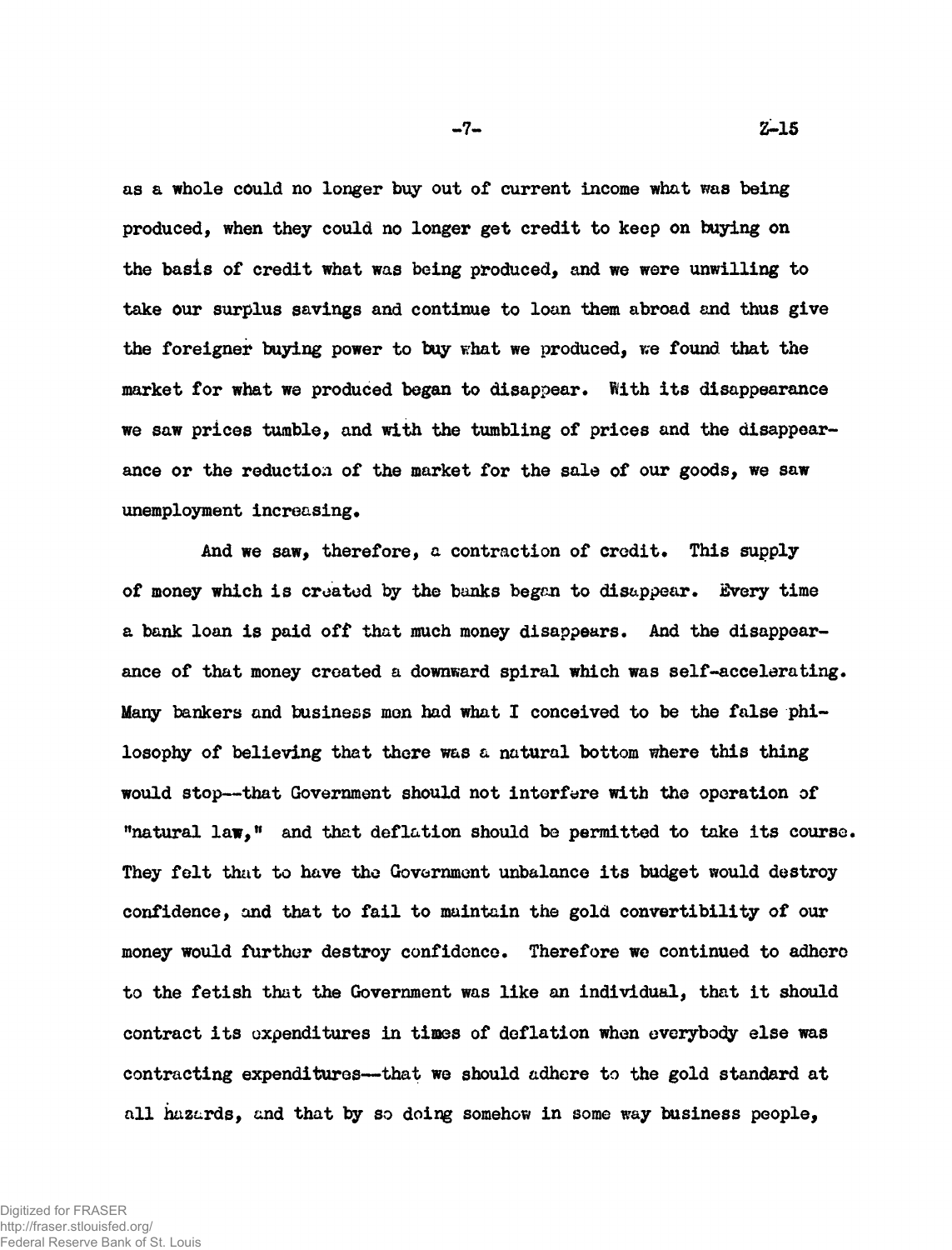**those with money and those with credit, would undertake to go out and to build new plants and to produce more goods and thus put people back to work. It was not reasonable, to my mind, to expect that individual investors or business concerns would make new investments at a time when everything they had was becoming less valuable and less profitable every day. The individual or corporation is not going to invest money and put people to work unless there is a reasonable expectation of profit.**

**And so we found what we call "confidence," what we depended upon** to turn the tide of deflation, failed to turn it, and we kept on to a **point where we had destroyed or extinguished one-third of our money supply through bank credit contraction and bank closings, and had reduced the turnover of money compared to what it wa3 in the late twenties try** more than 60 per cent.

**The reduction in the supply of money times the reduction in its turnover was reflected in a reduction of the national income from \$83,000,000,000 to approximately \$40,000,000,000 from 1929 to 1932, and a complete collapse of the credit structure. No other country in the world even approached the degree of credit contraction and deflation that this country went through. In Britain the contraction during the depression was, as I recall it, about ten per cent. In Canada the contraction of the volume of bank money was less than half of what it was in this country. And even in France during the long period of time that they have attempted to adhere to the gold standard, while deflation**

 $+8-$ 

Z-15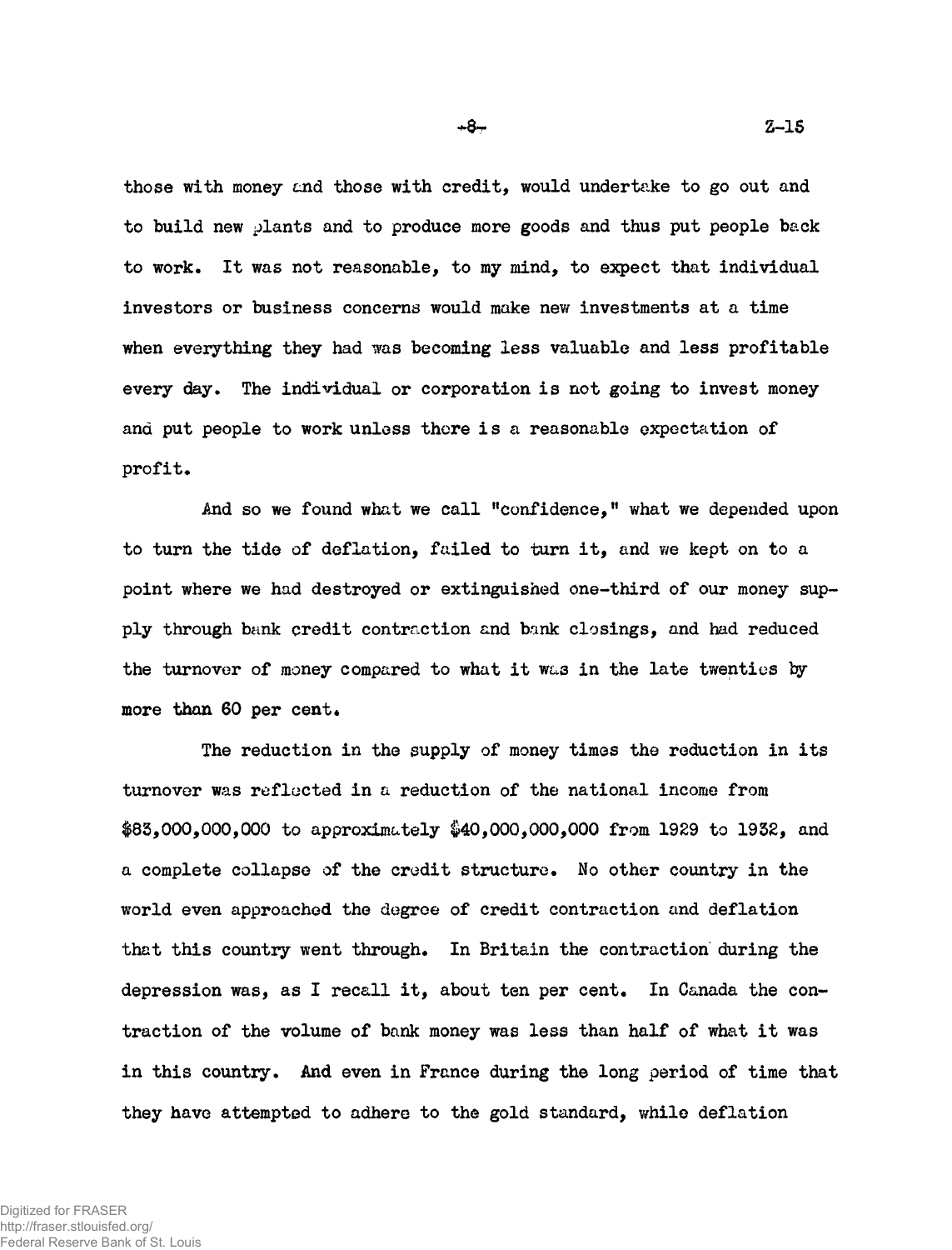-9- Z-15

**continued, their contraction does not approach what we had in this country.**

**The Government can do for all of us what we individually cannot do for ourselves. The Government can and should spend money for social** purposes. It is not animated by the profit motive, as business concerns **and business men must bo. It can and did stop the process of deflation through providing funds first to shore up the credit structure; to stop foreclosures on homes and farms by taking over and refunding the defaulted securities, and then by a program of public works and relief. The size of that job was far greater than it should have been permitted to be.** The cost of turning the tide of deflation would have been much less if **the Government had intervened earlier on a sufficient scalo to stop tho destruction before it reached such vast proportions. When the Government finally interceded, it supplied the deficiency of tho means of payment by borrowing money when no one else would, because no one else could borrow money and invest it profitably. It borrowed money from the banks and from those depositors of banks whose funds were idle in the banks, whose funds were not circulating, and put that money into circulation. The Government gave its bonds for the money, and used the money to give buying power to people who didn't have it. That money created a demand for goods which otherwise would not have been marketed or produced; it created business that otherwise would not have existed, and eventually the money came back into the banks in the form of deposits. In addition to putting existing but idle funds to work, the Government,** by borrowing directly from the banks, created new money which it likewise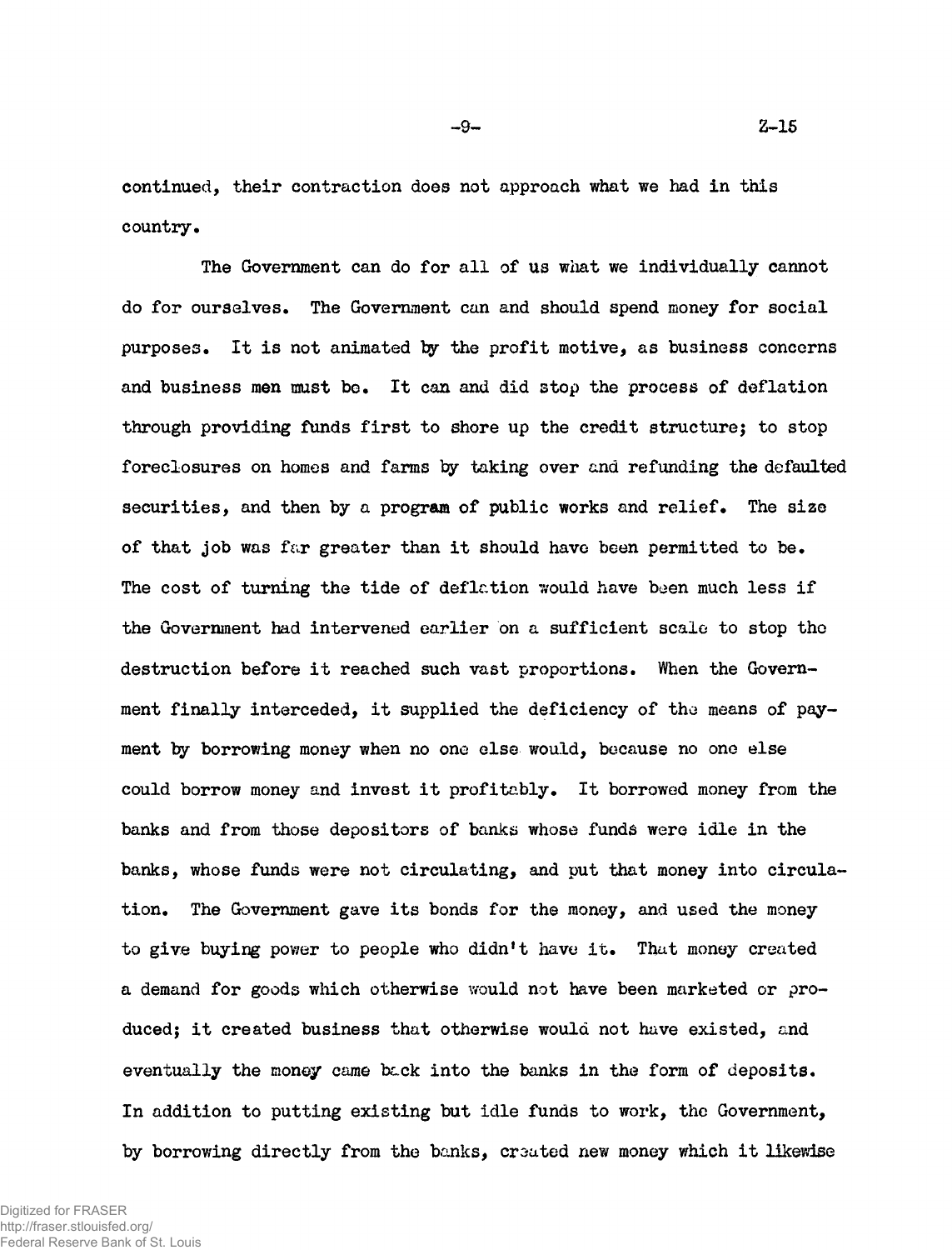**put into circulation. Thus, an increase both in the volume and in the velocity of the supply of money was created.**

**In other words, to the extent that they bought Government bonds on a large scale during the period of 1953 and 1934, less in 1935, and very few in 1956— the banks created money, just as they would have created it had they loaned the money instead to individuals or corporations. They credited the Treasury's account on the one side and they put in their investment portfolio Government bonds or bills or notes on the other side, and as the Treasury checked those funds out and put them into circulation, that money created business and finally came back into the banks in deposits to the account of various individuals and corporations. The funds went through the mill of production and distribution, produced goods and services, came back into the banks, and are there today.**

**Now that process increased employment. It made it profitable for business to employ people in order to fill orders for goods. You know what it did to many of the loans that you had which you charged off or which were considered slow or doubtful. You know what happened to your security portfolio. You know that some Government bonds which you owned in 1931, and in 1932, when the Government debt was far less than it is now, were selling at 83, 20 points less than their selling point today.**

**Why did this great change in conditions come about? Because the Government intervened to increase the supply of money by borrowing when nobody else was in a position to do it. The Government thereby**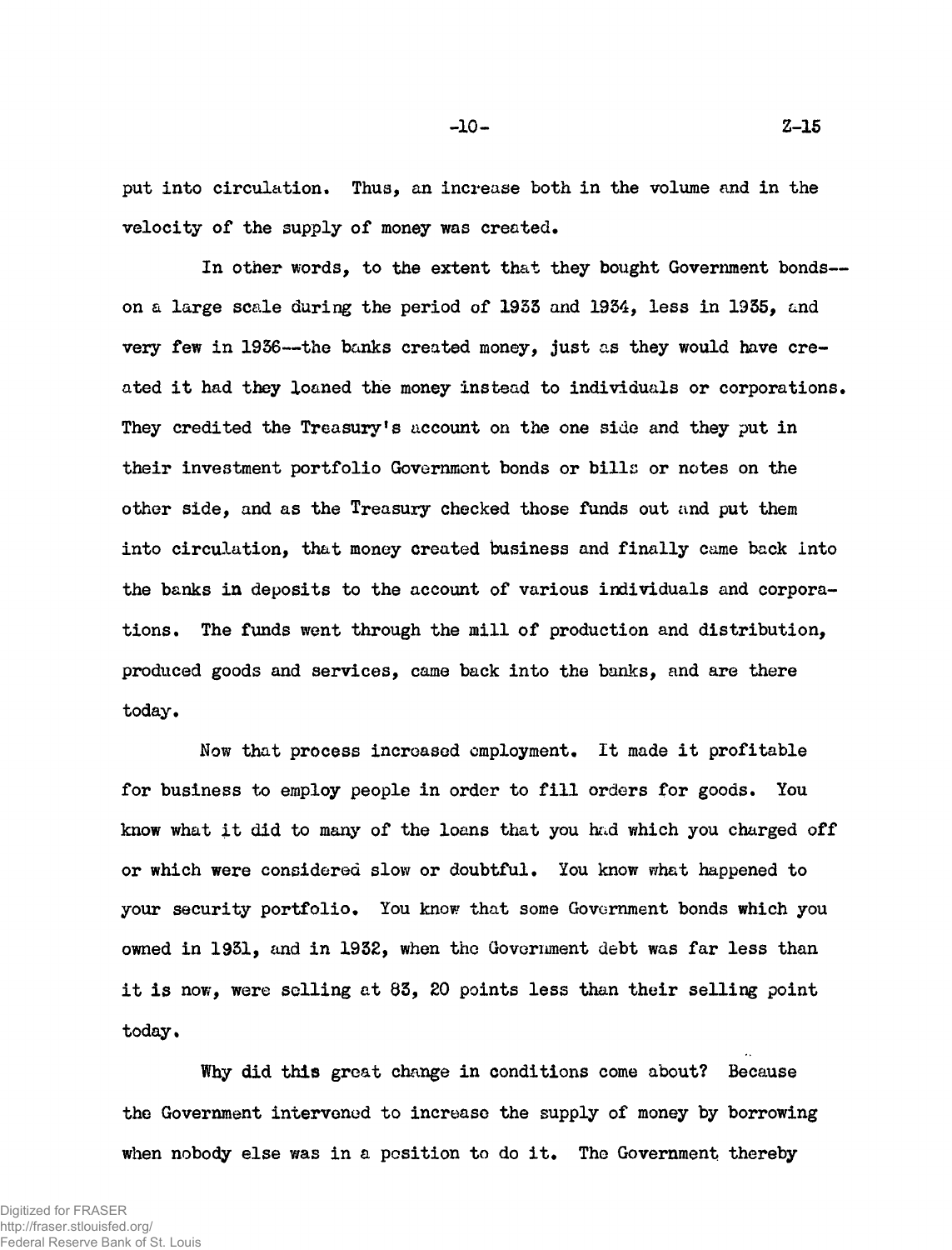**Increased the velocity or the circulation of money; that in turn incroased employment, and increased the volume of production until it is higher now than it was in the 1923-25 period. It has increased the national income until at the current time it is running more than #20,000,000,000 above what it was three years ago, and that has increased the Federal income so that the Federal budget will be balanced in the near future.**

**I have said for three years that you cannot balance a Federal budget until you correct the causes for its being out of balance. A Federal budget can only be balanced out of national income, and the national income can only be increased by the increase in the volume and the flow of money, and private interests will not increase the volume or the flow of money except as it is profitable to do so, but a Government, acting collectively for all of us, can do for us under such circumstances what we cannot do for ourselves, acting individually.**

**That has been done, and the Federal budget will be balanced out of an increased national income. It is my belief that there will be very little more borrowing by the Federal Government. With the large Treasury balances, with the assets which are being liquidated bringing funds into the Treasury, together with tax revenue, it is my belief that the market will not bo given an opportunity to take substantial additional issues of Government securities, even though the budget is not technically balanced.**

**I believe thoroughly that a technically balanced budget will be reached by 1939, and that a balanced budget, so far as having to go to the market for additional funds is concerned, will be reached by 1938.**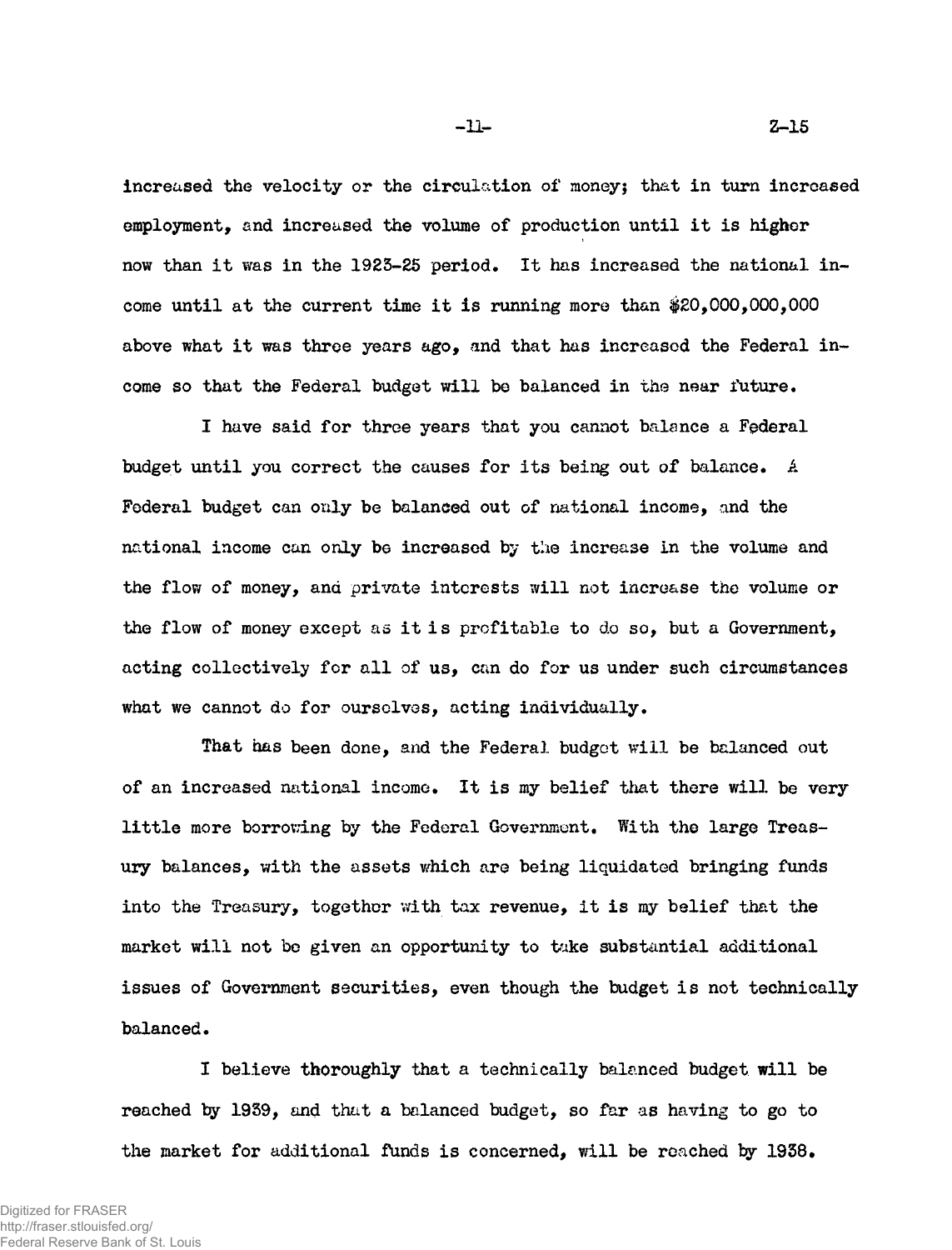**Now we have experienced the influence of deflation on the banking system. We have seen an example of the influence of reflation on the banking system and on our economy as a whole. If we can determine the forces that make for deflation and deal with them, and again can determine the forces that make for inflation and deal with them, we have some chance of approaching successfully the problem of maintaining a greater degree of stability than we have been able to achieve in the past. I think it is much more necessary to deal with that problem now than over before because of the complexity of our economy, because of the interdependency of its many parts, because of the fact that we are a creditor nation and because we no longer have the great frontiers that we once had in the West and South. Yet I firmly believe that with farsighted leadership on the part of the bankers and the business men, it is possible to devise ways and means for a better, more orderly functioning of our economic system, with a minimum of government encroachment upon the field of private enterprise and initiative.**

**The Government's field, it seems to me, is broadly this: As deflation starts, as evidenced by unemployment, it is in the interests of all of us that the unemployment problem be met; when private business cannot profitably employ people, and therefore lays them off, it seems to me that we must be willing to have them employed on socially beneficial public work by a public body, and thus stop the process of deflation in its inception. The cost is relatively small. In fact, it is negligible if action is taken before the national income is permitted to diminish greatly.**

-12- Z-15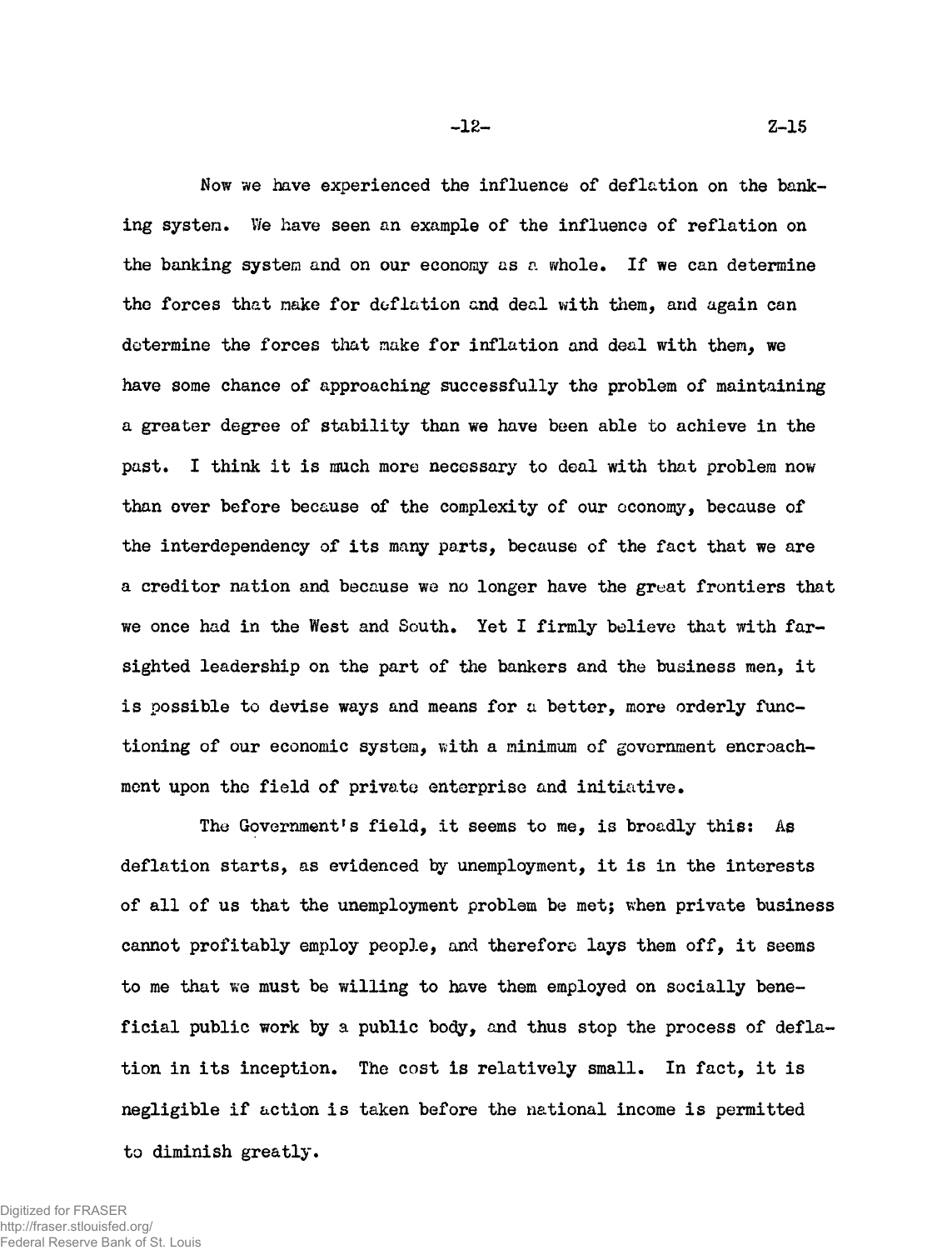**In times of full business activity, Federal revenue, which is one of the greatest factors in stopping inflation, should greatly exceed Federal expenses. At such times, Federal revenue should be diverted to the reduction of the Federal debt. This in turn has the effect of** offsetting private credit expansion by the banking system as recovery **proceeds and thus of keeping the supply of money more or less constant.**

**If for any reason we got out of balance again and unemployment starts to develop, surplus Federal revenue should be promptly diverted into the spending stream and away from the stream of the reduction of Federal debt. If that isn't sufficient to meet the unemployment situation and stop credit contraction in its inception, we should bo ready to incur a budgetary deficit. In other words, the Government must be looked upon as a compensatory agency in this economy to do just the opposite to what private business and individuals do. The latter are necessarily motivated by the desire for profit. The former must be motivated by social obligation.**

**I want to say just a word about what I suppose is uppermost in your minds. You are not worrying today, of course, about deflation. You are pretty well satisfied with recovery up to date. You have been worried about the Government debt and unbalanced budget, and you have had fear that it would create an inflation and destroy the value of your money, the value of your investments.**

**Now I have answered one of your questions, and that is the one with reference to a balanced budget. Inflation comes not only from a continued budgetary deficit, financed by the banks, but inflation can**

-13- Z-15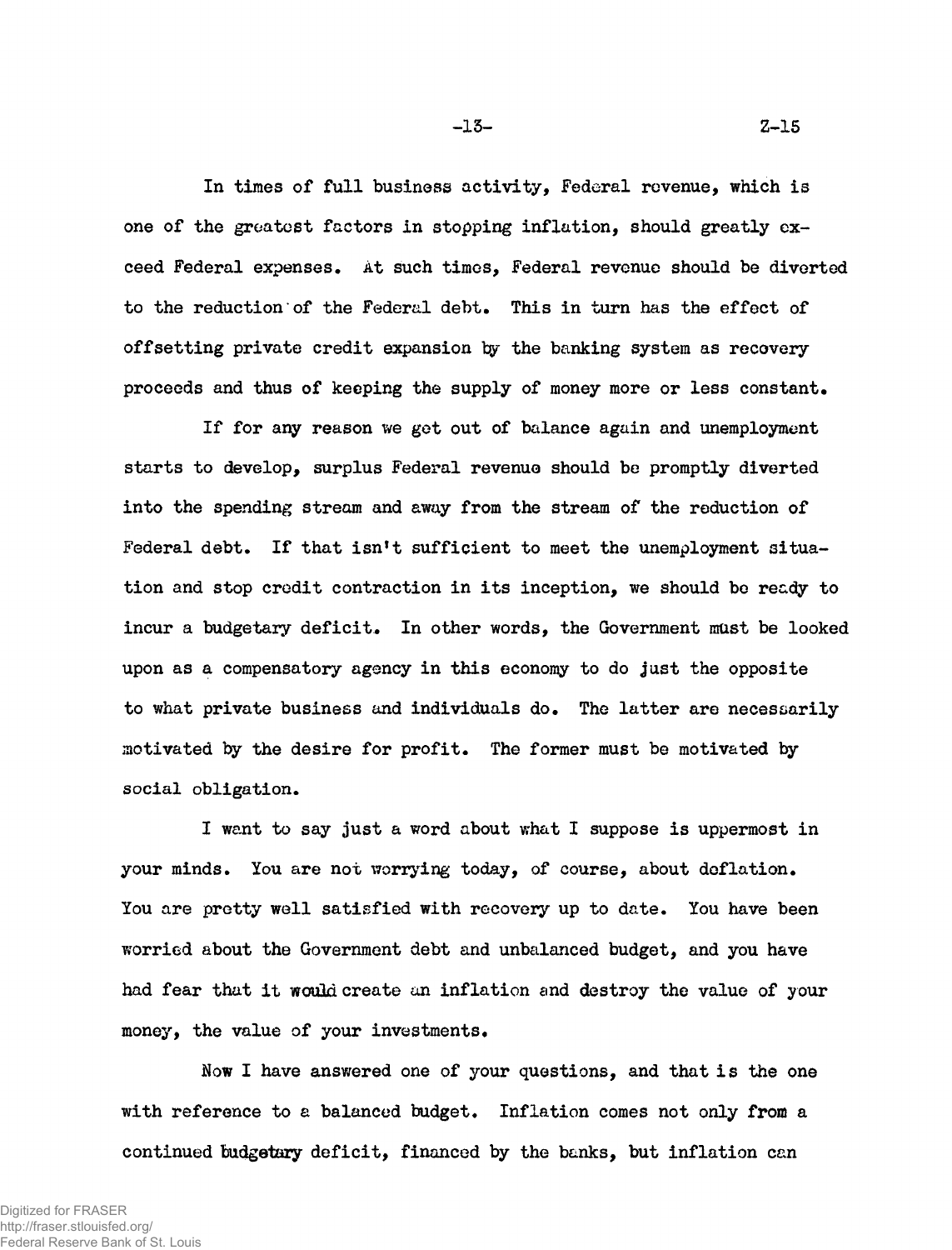**come through an expansion of private credit. I believe that that can be met. It can be met first, as I stated a moment ago, by diverting surplus Federal revenue to retiring Federal debt as private debt expands.** It can be met by the powers which have been given to the Federal Reserve **Board, by extinguishing excess reserves, and even going so far, if need be, to force the banks to borrow. That, of course, would stop the process of private credit expansion.**

**There is a distinction between a speculative inflation and what we may term a general inflation of the entire price structure. There is little immediate danger of the latter. Prices have been maintained on the average for the past two years on one of the most stable bases that this country has had in years. However, we have less power to control a speculative inflation unless it is built upon bank credit. When stocks are bought out of funds already created, it is much more difficult for the Reserve authorities to stop that process. But, that is a far less dangerous speculative inflation than one which is built upon bank or broker credit. In 1929, you will recall, the credit extended to the market by banks to brokers, and by others to brokers, was around 9 billions, whereas today it is less than 1 billion.**

**The Board now has the porer that it didn't have at that time to fix margin requirements on brokers' loans and bank collateral loans for the same purpose. The law also prohibits member banks from acting for others in making loans on securities as collateral to securities brokers or dealers.**

 $-14 2-15$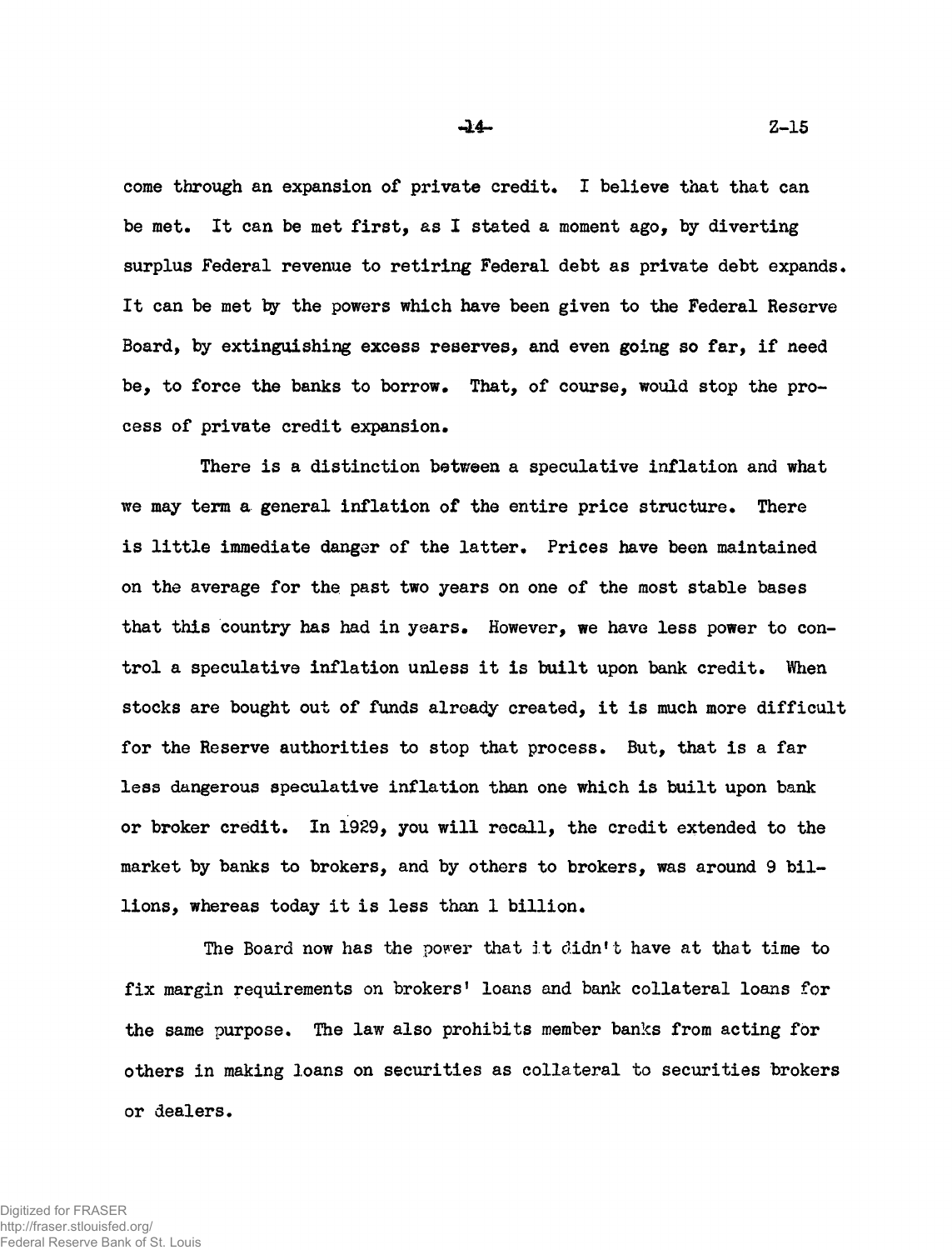**I think that with the powers that are in the Federal Reserve** Board, coupled with the right fiscal policy by the Government, first by **balancing the budget, and then by using surplus income in times of prosperity to reduce the Federal debt, we can stop inflation. Foreign funds coming to this country are an undesirable development, and create a problem that I think can be met, but which must be carefully and closely watched. The excess reserves of our banks today arc due almost entirely** to foreign funds coming into this country. If it were not for the for**eign capital that has been transferred into this market, because foreign investors had more confidence in America's future than in their own, we would have no excess reserves whatsoever. We would really have a deficiency, taking into account present reserve requirements which the Board prescribed recently. Those funds came in here in the form of gold, and that gold was perfectly worthless to us so far as our need for it is concerned. It only costs us money to store it. We gave to the foreigners dollar credit, which they invested in our stocks, bonds, and properties. And we are paying them interest and dividends and rents on those funds while they are so invested. And we will likely pay them a substantial profit if they choose to convert those funds into their own currencies and take them somewhere else.**

**With the #2,000,000,000 stabilization fund, which is neither in the money market nor reflected in our excess reserves, and with the present excess reserves of more than #2,000,000,000, together with the power of the Board to reduce reserve requirements back to where they were, which would restore a billion and a half of reserves, we have a**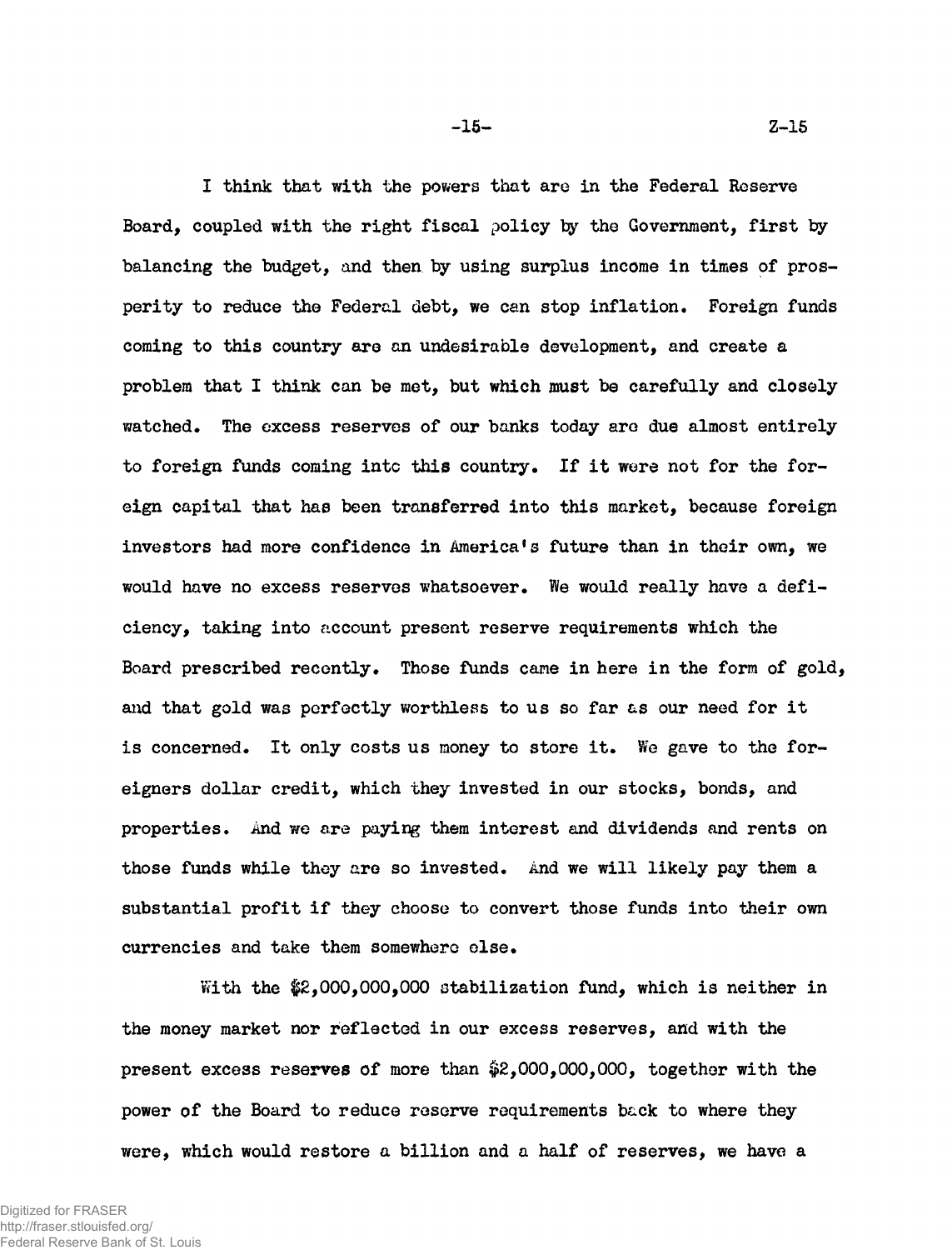**total of <¿5,500,000,000 available that we could lose, theoretically in gold, without causing member banks to borrow from the Reserve System. I merely mention that to give you an idea of the resources available to** meet any great out-movement of gold. And that, mind you, would be with**out decreasing further tho gold value of the dollar, or increasing further the price of gold.**

**That gives to the Federal authorities broad powers, if intelligently used, affecting domestic stability as well as an international** stability. What other countries might do that could upset the national **equilibrium, of course, we cannot control. The Federal debt is about \$15,000,000,000 more than it was at the bottom of the depression, and if the entire amount of Treasury bidances today, the entire amount of liquidation of assets were used for further government expenditures, the debt would not increase above \$15,000,000,000, which added to the ¡¿•21,000,000,000 debt at the time of the bank holiday would make the total debt #54,000,000,000. Nov.', the cost of servicing that debt is not a serious problem. It is about one per cent of an 80 billion dollar national income. The cost of servicing the British debt is about 5 per cent of their present income which is the highest income they have ever enjoyed.**

**A #15,000,000,000 increase in the debt for a nation with our wealth is a small cost to pay for recovery. A #15,000,000,000 debt is less than two months of our pre-depression national income. It is equal to the Federal deficit during but one year of the World War. However, we have something to show for the £15,000,000,000 now. Moreover, £>4,000,000,000 of it hasn't yet been spent, and we paid a bonus which**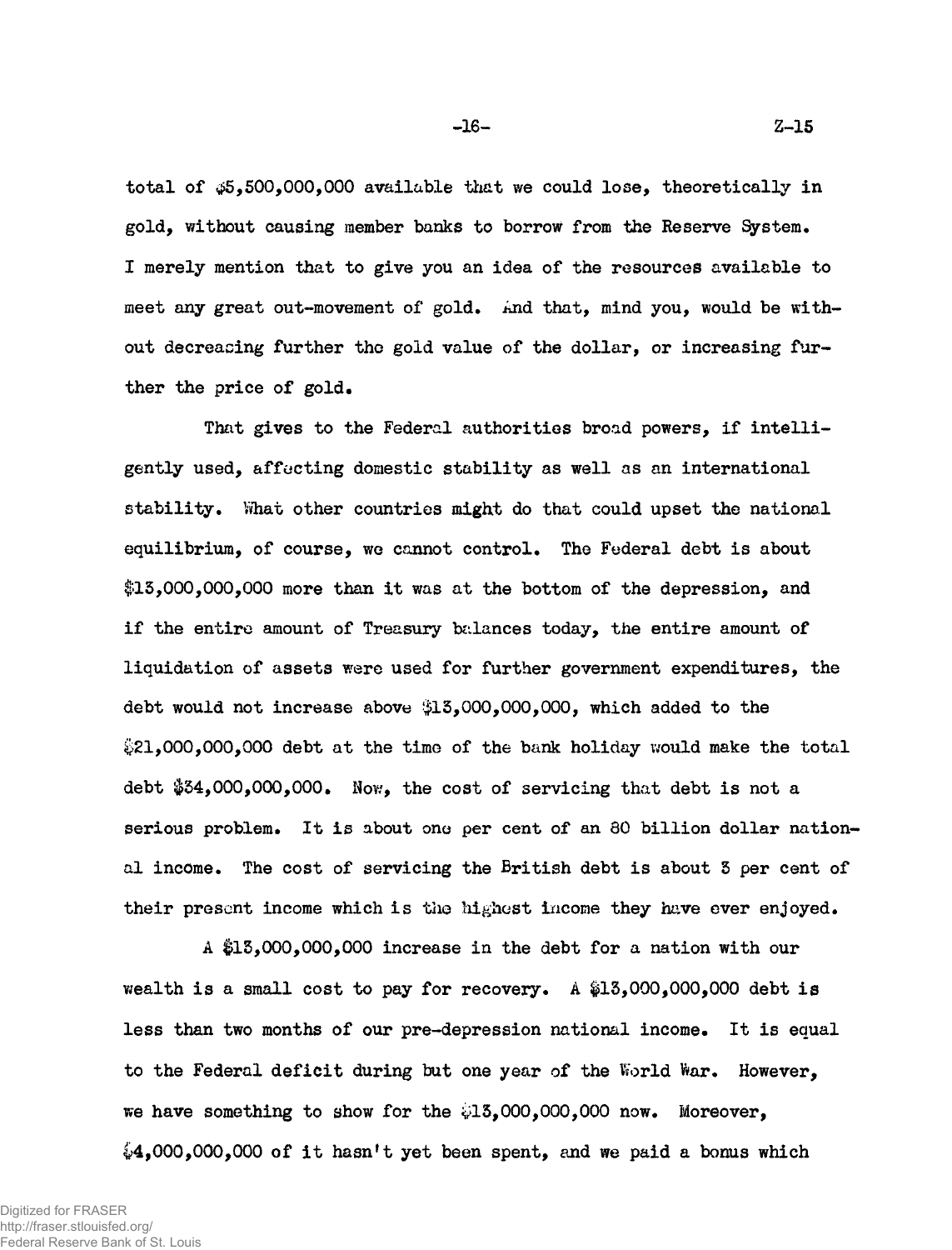**was a liability to be paid at some future date— at least, we put it in the form of a Government bond, and put it on the books— it was a liability before that wasn't on the books.**

**In other words, the \$15,000,000,000 hasn't left the country. It hasn't gone overseas. It is on deposit in the banks, and it is that increase in the means of payment and the increased velocity of that fund which has made it possible to bring about the increase in national income, which is yielding the revenue to balance the budget; to bring about the increased well-being of the people, and the increased safety and increased security of the banks.**

Now, let me recapitulate for a moment. As I have indicated, our **problem today is not the national debt, which is large but not oppressively burdensome for a nation of our wealth and resources. And we are rapidly reaching the point of a balmced budget when it will not be necessary to create new deposits by the sale of government securities to the banks. These causes for anxiety no longer exist.**

**As for tile problem of excess reserves, which, as I have said, are almost entirely the result of the inflow of foreign funds, we are in a position to deal with the present volume of reserves, and to meet very heavy withdrawals of funds if there should be a reversal of the inward movement. Therefore, the present volume of reserves does not present an unmanageable problem.**

**However, we have roached the stage in recovery at which it is no longer desirable to have additions either to our banking reserves or substantially to the volume of deposits. We have adequate means at our**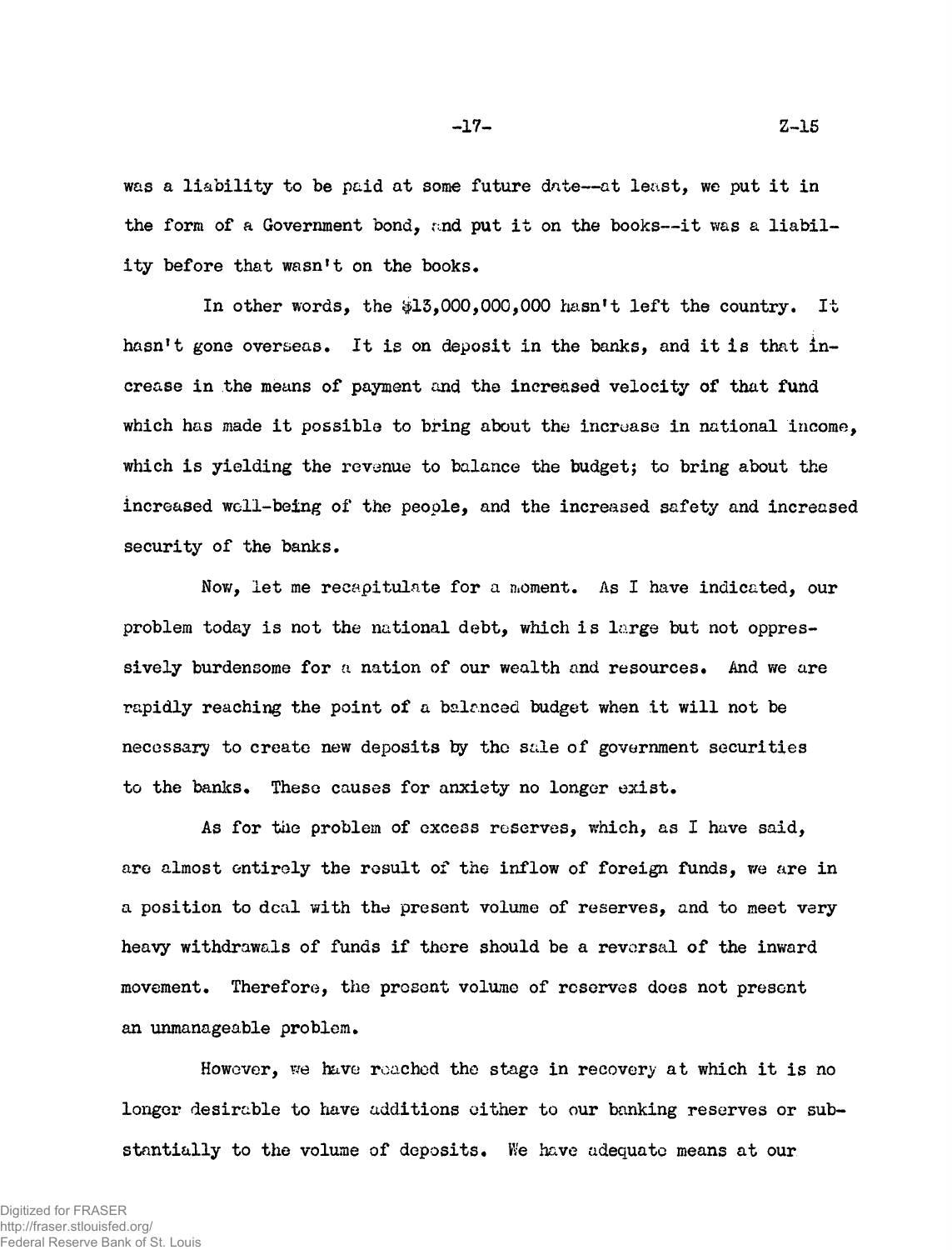**disposal to cope with the present volume of reserves and of deposits, but we have no way of preventing a further, continuous inflow of foreign capital which would superimpose another huge and possibly unmanageable volume both of deposits and of reserves upon our banking system. This is our most immediate problem from the standpoint of the Federal Reserve System as well as from the viewpoint of the Treasury. The President has called attention to this problem and has requested the Treasury, the Reserve System and the Securities Exchange Commission to study it thoroughly with a view to recommending such ways and means as may be appropriate for dealing with it.**

**It is manifestly unfair for our own people, for American investors, to be required to pay a capital gains tax and to pay income taxes, which range as high as 75 per cent in the highest income brackets, while foreigners are able to purchase our securities and to profit by our recovery without being subject to any taxation other than the nominal 10 per cent assessed against dividends under the so-called withholding tax. Foreigners are free to withdraw their funds and their profits at any time and to take them out of the United States without paying a fair share or a comparable share of taxes such as are imposed upon our own people. Now this is not an equitable situation.**

**But, beyond that, the speculative movement of foreign funds into and out of the principal money markets of the world has long been a seriously disturbing factor. It upsets the domestic economy of the country losing the capital and in our own case, as I have pointed out, it is the sole source of our present excess of reserves. Such action as the Reserve**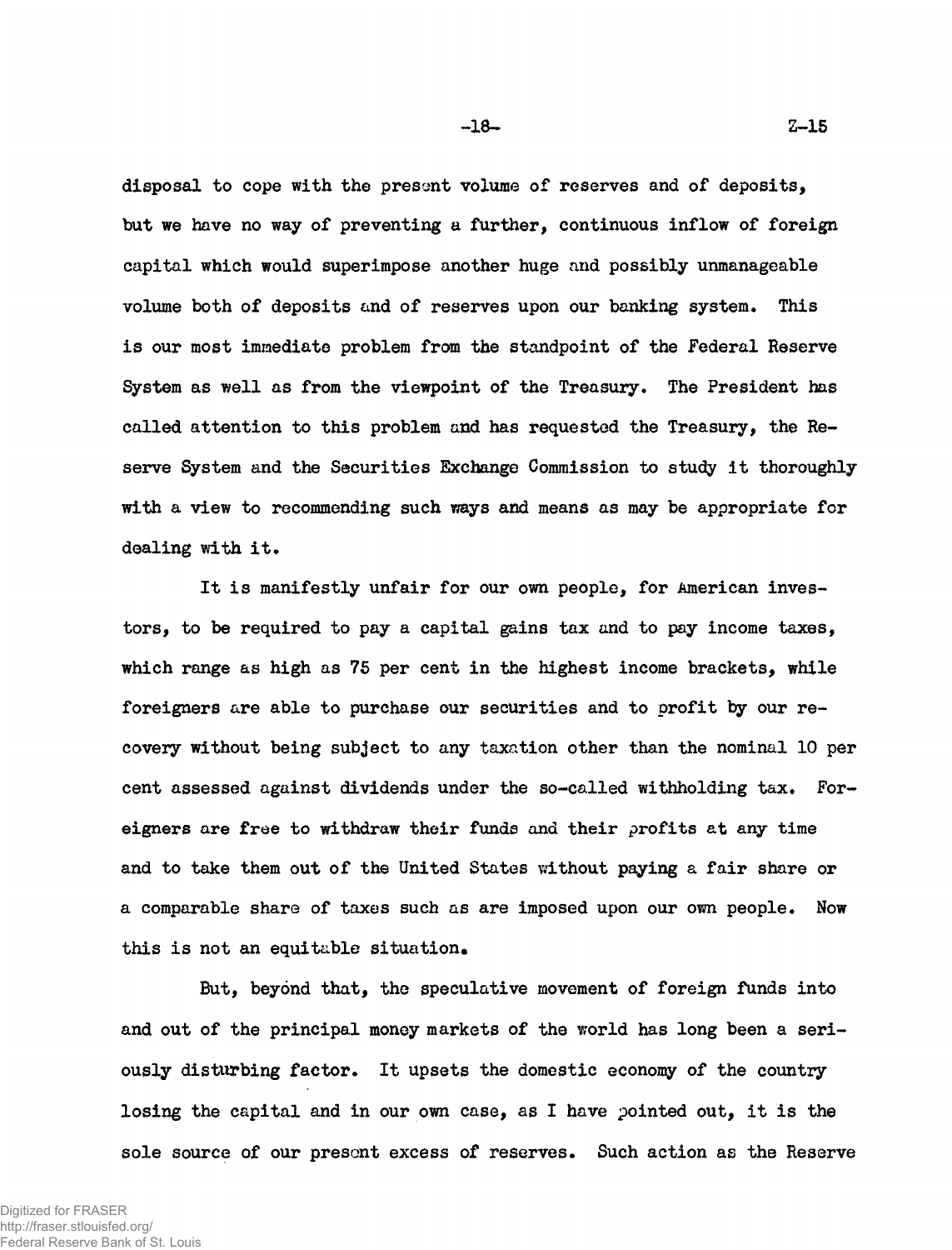System has taken and is now contemplating once more in order to prevent **these foreign funds from becoming the base for an unhealthy, speculative expansion at home, is, after all, action dealing with effects and not vvith the fundamental cause. Furthermore, such action does not prevent inflowing foreign funds from swelling the bank deposits of the country.**

**That is not all. These speculative movements of foreign capital put a strain not only upon the domestic economies of the countries directly affected, but they impose a heavy load upon the stabilization funds set up to maintain an equilibrium among the principal currencies of the world and to facilitate normal trade and commerce. Why should the foreign speculator be permitted to throw monkey wrenches into this vitally necessary economic machinery? Why should the foreign speculator at the some time escape a fair share of taxation?**

**Neither government nor Federal Reserve policy in the interest of promoting and preserving full recovery can be effectively exercised when such conditions exist and threaten to get beyond the boundaries of control. Monetary management, under existing powers of the Reserve System; operations of the stabilization fund; Treasury financing policy in rela~ tion to the creation and maintenance of a necessary but not excessive level of bank deposits, and the problem of interest rates and the maintenance of easy but not excessively easy money conditions are all exposed to upset under the impact of large scale, speculative shuttling of funds .among the principal capital markets of the world. Stability of currencies and of external trade conditions as well as internal stability are**

-19- Z-15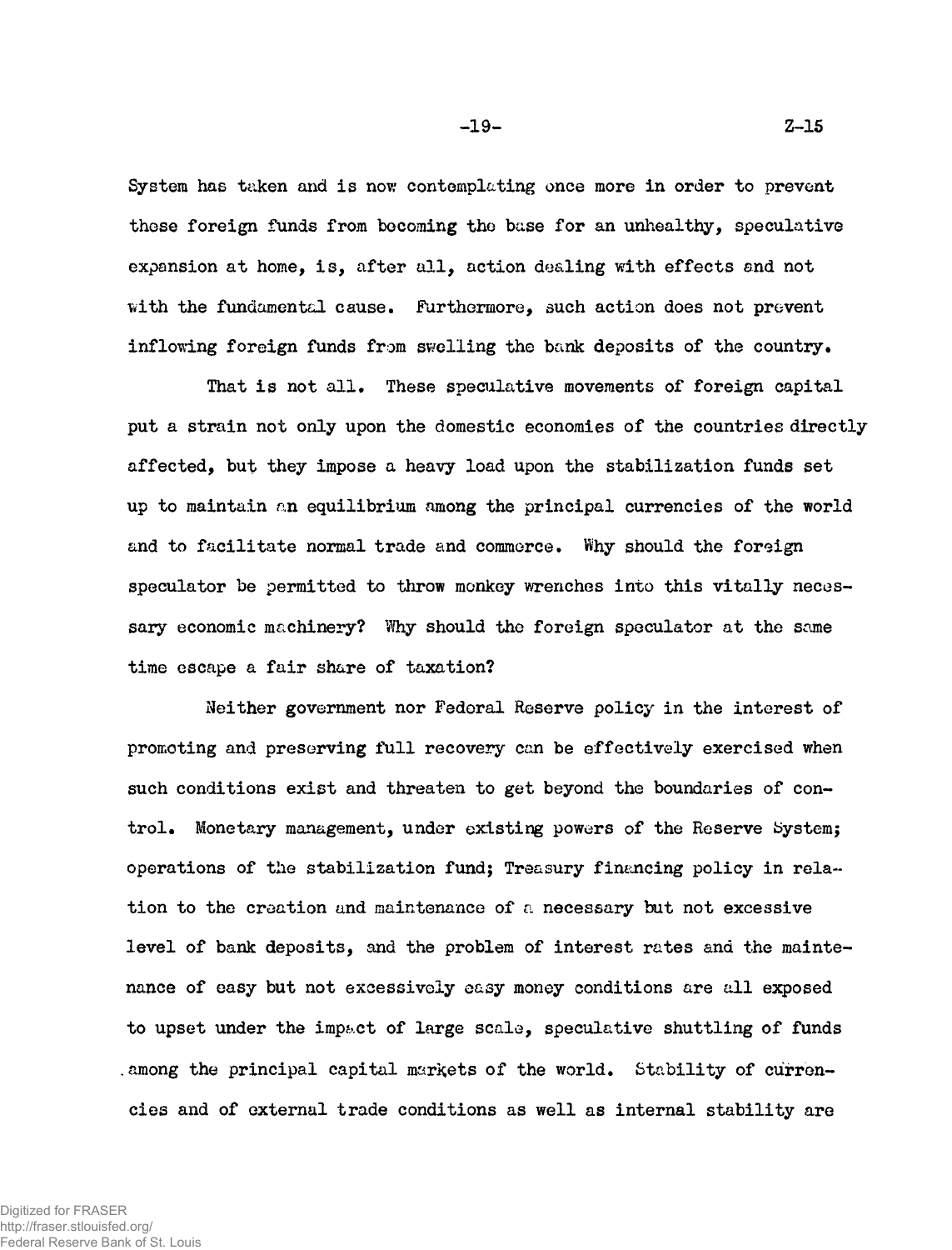**jeopardized by such speculative movements.**

**I have outlined broadly an immediate problem which deserves to have the best thought of tho banking world brought to bear upon it— which calls for understanding and intelligent action. It challenges particularly the attention of the banking community if the bankers are to have a full sense of responsibility for guidance and leadership when the country is confronted by difficult but by no means insoluble problems such as this. And as bankers, you and I must be willing to accept our proper share of public responsibility and to offer a leadership that is prepared to meet such problems.**

**Looking to our responsibility in the future, I was impressed by reading this statement in a newspaper:**

**"The election calls for a renewed sense of responsibility, not only in the President, but in £.11 of us, for it is no longer a question for any of us whether or how far we are prepared to collaborate vdth the President, but whether and how far we are prepared to collaborate with the national will. It ought to mean that business** and industry will face the challenge of formulating pro**grams of collaboration with government for tho good of the nation, to satisfy the desire of the nation for more security and more stability, for better homes and steadier wages, and greater assurance of continuous employment." Let us as bankers, and I speak with feeling because I am a member of the fraternity of bankers— I have been in the banking business all of**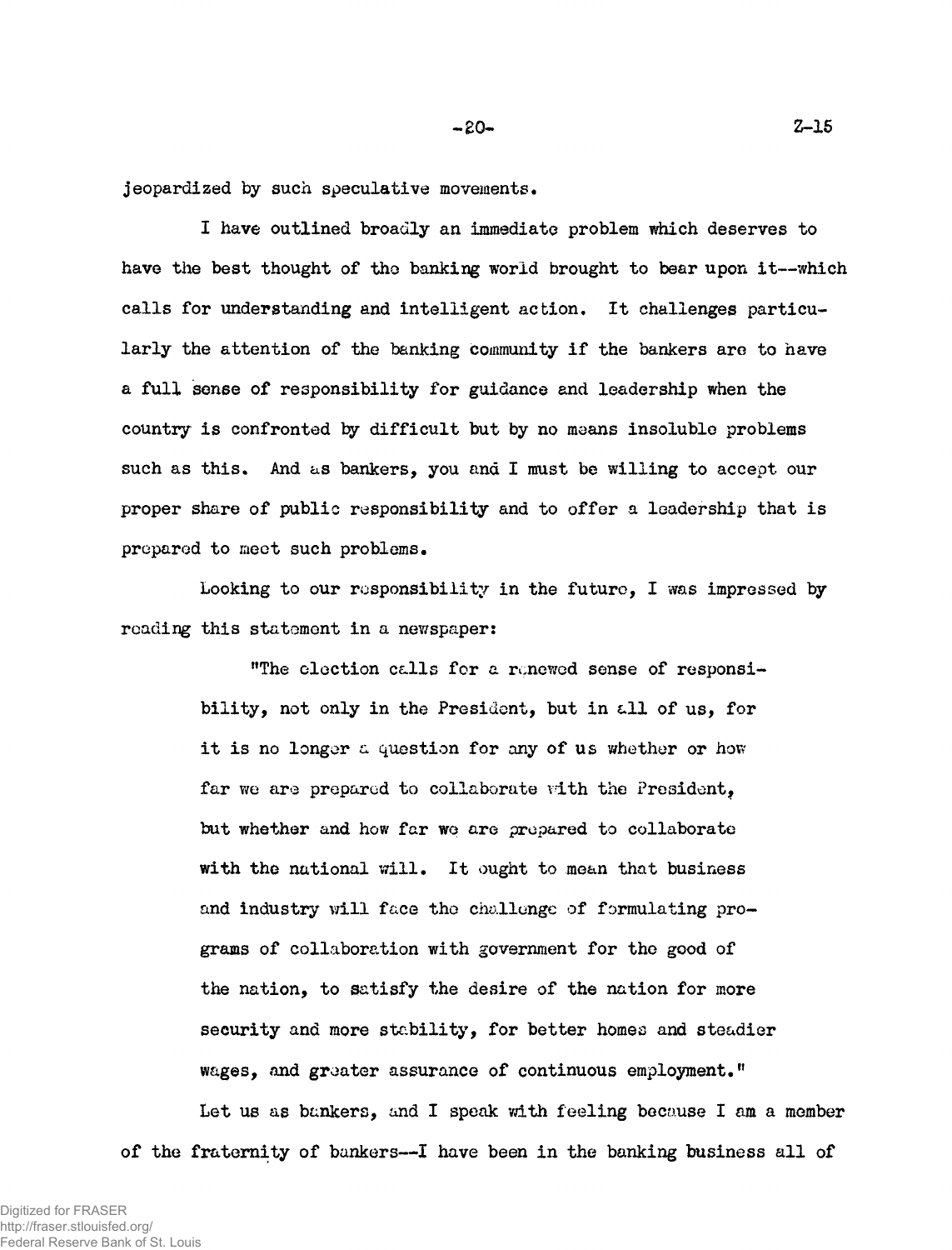**my life— let us get the touch of reality. Let us forget our homesickness for a past that, desirable as it may have been, we cannot bring back, and let our record in the future be one of leadership in helping to direct the course of social and economic well being.**

**Let us change the record of the past, which has been one of opposition to every progressive move by the Government. The national banking act in 1860 was violently assailed as an infringement upon the rights of the people, or upon states' rights. The income tax of 189S, both before and after it was declared unconstitutional by a 5 to 4 court decision, had the organised and united opposition of business and bankers, and it took eighteen years to get a constitutional amendment. The Federal Reserve Act was bitterly opposed by business men and bankers through** their organizations. Workmen's compensation acts have been opposed by **organized business. The eight-hour day was opposed by organized business. Child labor laws have been opposed in many states by organized business. Social security legislation and old-age pensions are widely opposed by organized business and bankers. The Securities Exchange Act of 19S4 was opposed by business and bankers. The Banking Act of 1933 was opposed by bankers and business. The Banking Act of 1935 was opposed by them.**

**Now, that is a bad record, and we don't need to blame anybody but ourselves because we find ourselves in the rear of the procession, and find ourselves discredited today with the mass of the American people. We might just as well admit it. We have failed to meet the challenge of our responsibility of leadership.**

 $-21 2-15$